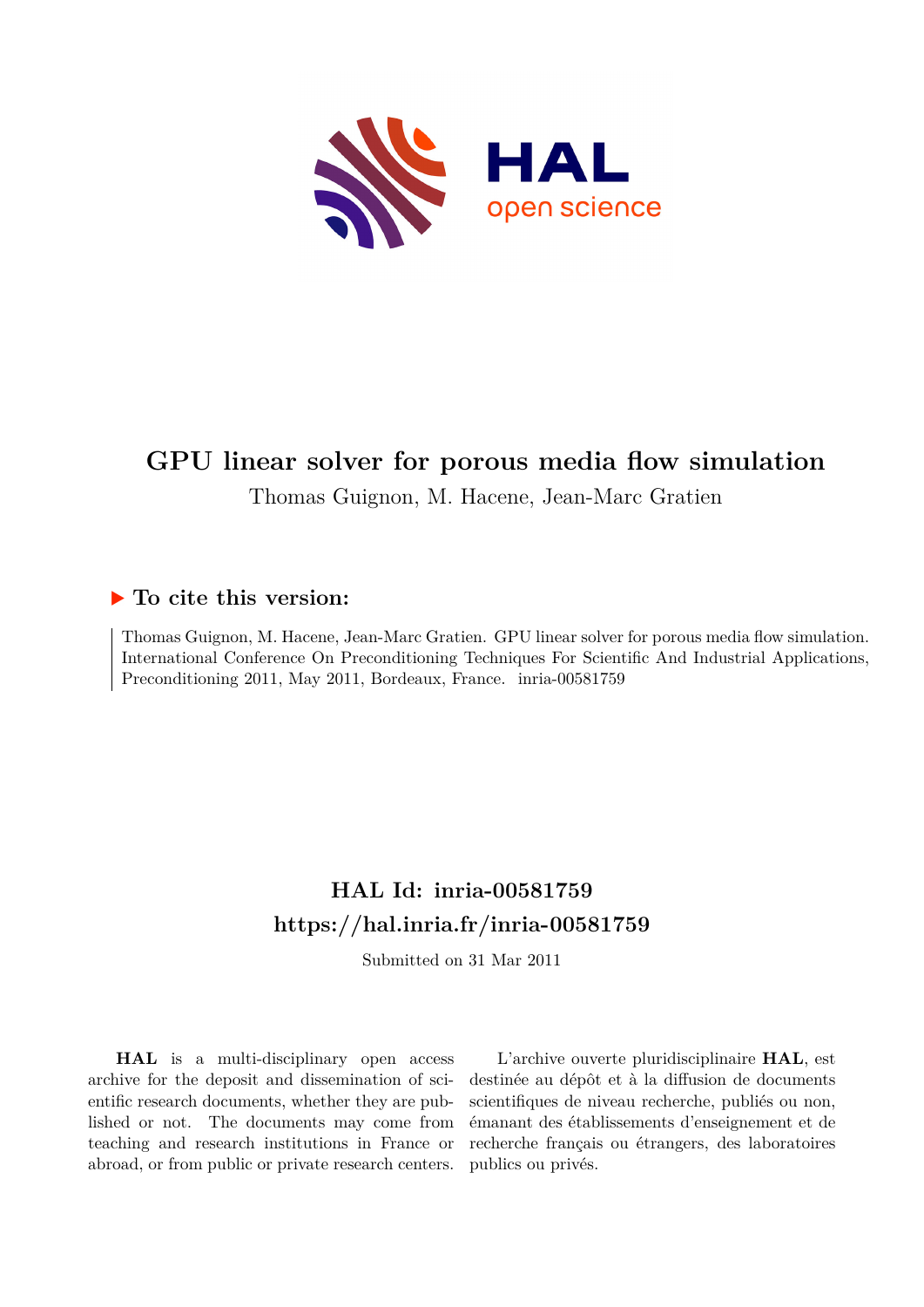### GPU linear solver for porous media flow simulation. List of authors: T. Guignon<sup>1</sup> M. Hacene<sup>2</sup> J.M. Gratien<sup>3</sup>

Porous media flow simulation in petroleum industry is used in reservoir simulation or basin modeling to plan fields development or characterize potential new fields. It's also used in CO2 geological sequestration to prove feasibility and stock safety for long time period. One of the main computation done in theses simulations is solving one or more large sparse unstructured linear systems at each time step. These systems come from finite volume discretization of Darcy flow equation. In reservoir simulation time spent in linear solver can be up to 80% of the total simulation time so solver efficiency is a key point in simulation performance.

The classical method for solving theses systems is an iterative Krylov method like BiCGstab. Since most systems are not well conditioned we use some preconditioner like ILU0,  $\text{ILU}(k)$ or CPR-AMG for difficult problems which are numerically efficient but not really scalable on distributed memory parallel computers.

Using hardware accelerators like GPU is another way to improve linear solver performance because theses accelerators provide a very high peak floating point and memory performances compared to CPU. But theses improvements comes with some constraints on parallel algorithms we want to deploy on theses accelerators. Mainly datas and computations must have a very regular structure and algorithms must exhibit a very fine grain parallelism to achieve high performance computation. These constraints are very similar to those we have with data parallel programing models and data parallel architectures that where used in the 90's.

Iterative Krylov method like BiCGStab rely mainly on two main software components: a sparse matrix vector product and preconditioner application, for example solving  $L.U.x = y$  for ILU. So the focus is on deploying these components to GPU. Other solver parts, simple vector algebra, can be easily done with a dense BLAS GPU library like CUBLAS.

We will first discuss sparse matrix vector product for unstructured sparse matrix which is now well understood. We present on figure some spmv<sup>4</sup> results with different GPU systems compared to CPU. Linear systems come from reservoir simulation study cases and for most of them there at least is a 10x increase in performance over the fastest CPU tested.

In second we will discuss preconditioning. We will focus on preconditioner application (building is still done on CPU). We will first study  $L.U.x = y$  on GPU where L and U are linear system incomplete factors. Unstructured sparse triangular solve required in  $L.U.x = y$  does not exhibit much parallelism with the linear system "natural ordering". Thus for an efficient triangular solve on GPU we must reorder system to make it with large diagonal blocks and extra diagonal

<sup>&</sup>lt;sup>1</sup>IFP Energies Nouvelles

<sup>2</sup> IFP Energies Nouvelles

<sup>3</sup> IFP Energies Nouvelles

<sup>4</sup> sparse matrix vector product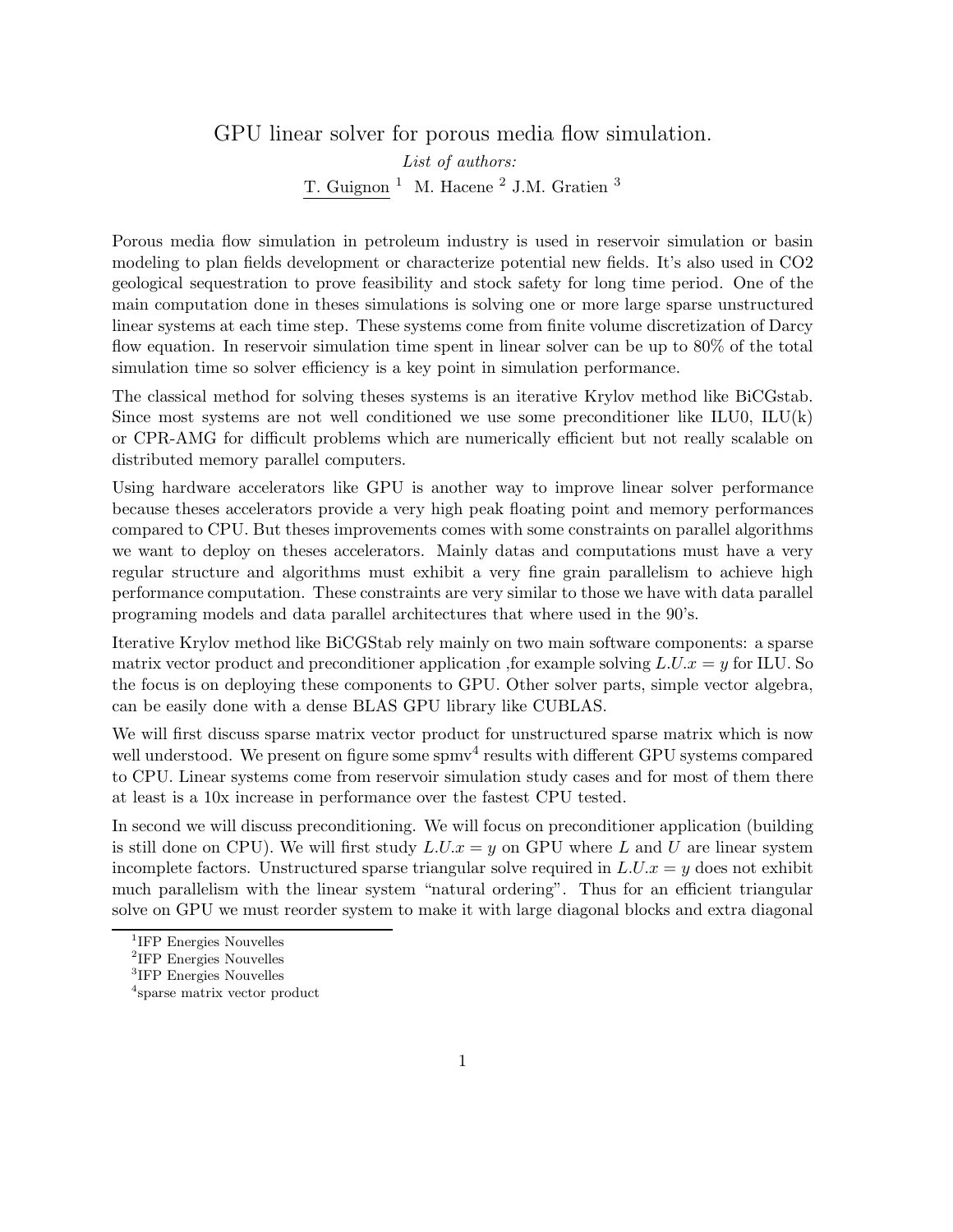

Figure 1: Comparing CPU spmv, IFP spmv and NVIDIA spmv on various GPU configurations.

sparse blocks  $A_u$  and  $A_l$ :

$$
P.A.P^{-1} = \begin{pmatrix} D_1 & A_u & & \\ & D_2 & & \\ & & \ddots & \\ & & & D_n \end{pmatrix}
$$

This reordering is obtained by coloring vertices of the adjacency graph such as a vertex (an equation) has no neighbour of his own color and group vertices of the same color. After ILU solving  $U.x = y$  (or  $L.x = y$ , with unit diagonal) expose a high level of fine grain parallelism since we have to chain diagonal inversion and spmv:

$$
\begin{pmatrix} D_1 & \dots & U_1 & \dots \\ & D_2 & U_2 & \dots \\ & & \ddots & \\ & & & D_n \end{pmatrix} \cdot \begin{pmatrix} x_1 \\ x_2 \\ \vdots \\ x_n \end{pmatrix} = \begin{pmatrix} y_1 \\ y_2 \\ \vdots \\ y_n \end{pmatrix}
$$

But reordering linear system reduce significantly ILU numerical efficiency: BiCGstab convergence rates are much slower thus reducing ILU interest.

Since GPU ILU is not efficient as ILU CPU another way is to look at preconditioners that naturally exhibit fine grain parallelism even with lower numerical efficiency. We test polynomial preconditioners and SSOR on CO2 geological sequestration full simulation. Results in table show that highly parallel GPU preconditioner are efficient compared to most advanced CPU preconditioners